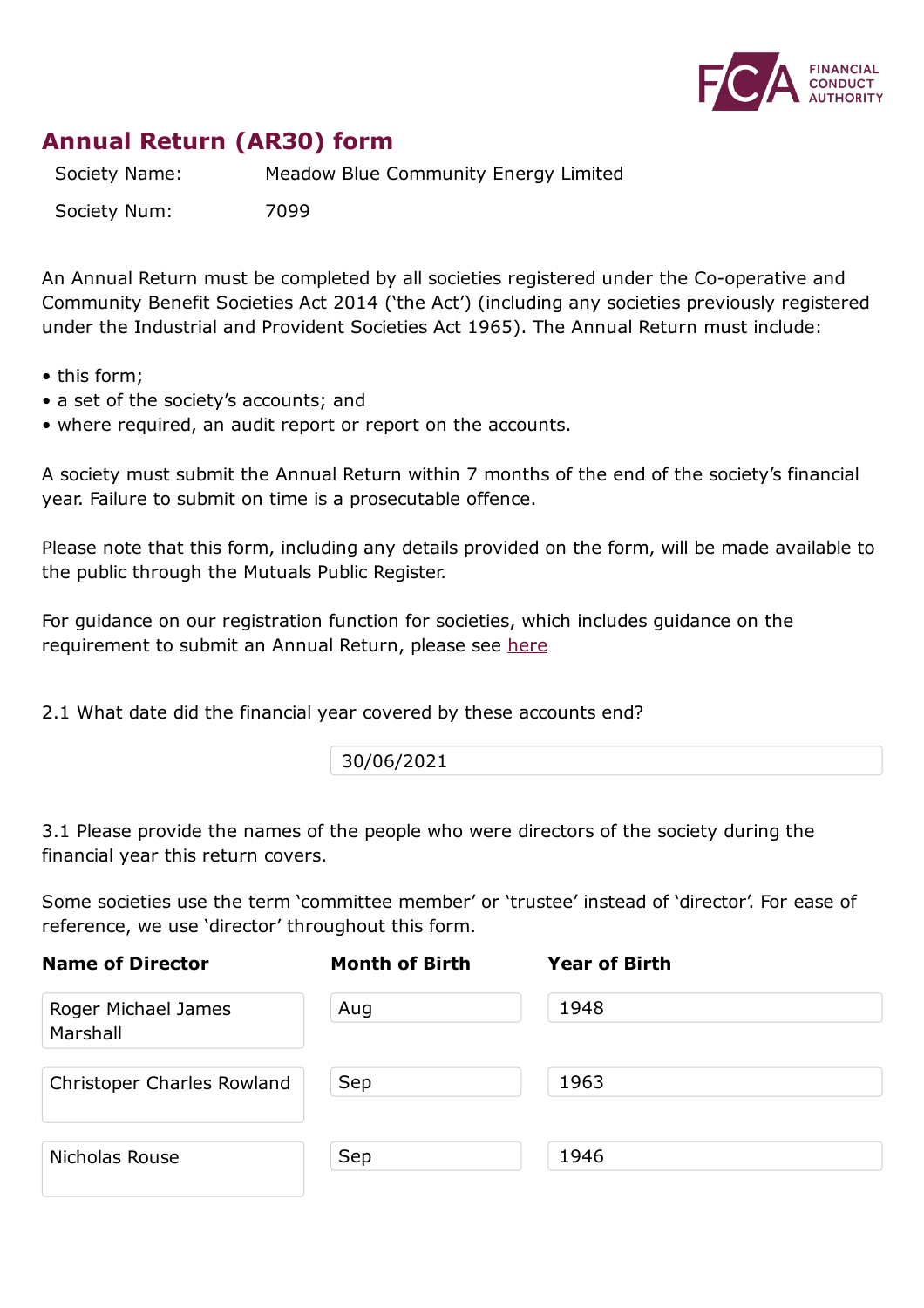| Julia Waterlow      | Jan | 1956 |  |
|---------------------|-----|------|--|
|                     |     |      |  |
| John Eric Parkinson | Jan | 1956 |  |

3.2 All directors must be 16 or older. Please confirm this is this case:

 $\boxtimes$  All directors are aged 16 or over

3.3 Societies are within the scope of the Company Director Disqualification Act 1986 (CDDA). Please confirm that no director is disqualified under that Act:

 $\boxtimes$  No director is disqualified

3.4 Please state any close links which any of the directors has with any society, company or authority.

'Close links' includes any directorships or senior positions held by directors of the society in other organisations.

Christopher Rowland is a director of Merston Renewable Energy CIC; Ouse Valley Energy Services CIC Ltd (OVESCO); Eastry Energy Ltd; Community Energy South; Barcombe Energy CBS (dormant); Ouse Valley Solar Farm CIC (dormant) Trustee at Warming Communities.

Nick Rouse is a director of Ouse Valley Energy Services Ltd and Ouse Valley Energy Services CIC and Eastry Energy Ltd.

Roy Thomas Broughton is a director of Solesco Cooperative Ltd (Coopted to MBCE Board July 2021)

Julia Waterlow is director of Merston Renewable Energy CIC and Maltings Barn (Lewes) Management Co Ltd.

Merston Renewable Energy CIC is a wholly owned subsidiary of Meadow Blue Community Energy Ltd.

3.5 Please provide the name of the person who was secretary at the end of the financial year this return covers.

Societies must have a secretary

| <b>Name of Secretary</b> | <b>Month of Birth</b> | <b>Year of Birth</b> |  |
|--------------------------|-----------------------|----------------------|--|
| Nicholas Rouse           | Sep                   | 1946                 |  |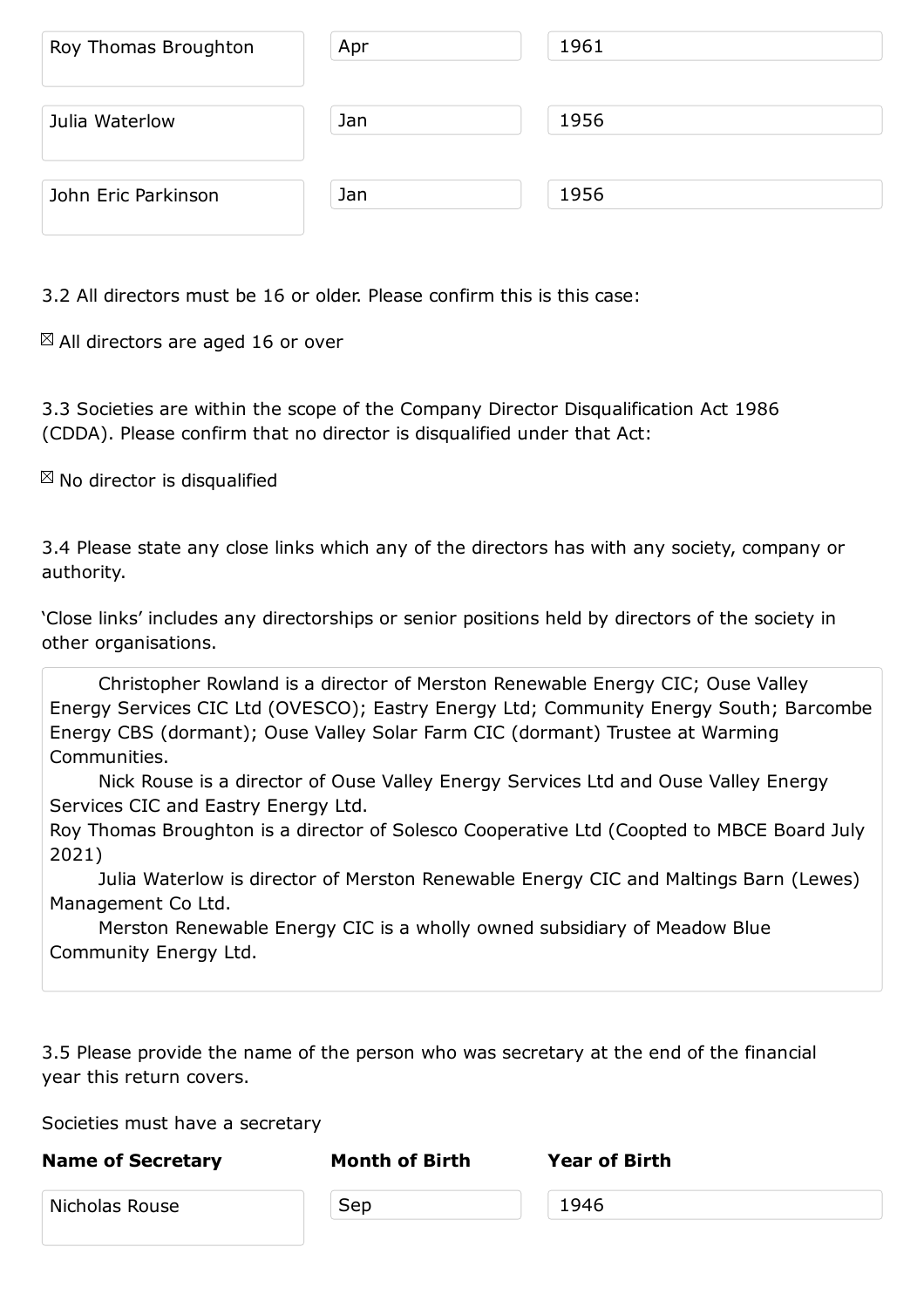$\boxtimes$  accounts are being submitted with this form

 $\mathbb{Z}$  the accounts comply with relevant statutory and accounting requirements

 $\boxtimes$  the accounts are signed by two members and the secretary (3 signatures in total)

4.2 Based on the accounts, please provide the information requested below for the financial year covered by this return.

| <b>Number of members</b>        | 189         |
|---------------------------------|-------------|
|                                 |             |
| <b>Turnover</b>                 | 719,032     |
|                                 |             |
| <b>Assets</b>                   | 5,769,656   |
|                                 |             |
|                                 |             |
| <b>Number of Employees</b>      | $\mathbf 0$ |
|                                 |             |
| <b>Share Capital</b>            | 1,320,586   |
|                                 |             |
| <b>Highest rate of interest</b> | 5           |
| paid on shares                  |             |

4.3 What Standard Industrial Classification code best describes the society's main business?

Where more than one code applies, please select the code that you feel best describes the society's main business activity. You will find a full list of codes here

## **SIC Code Production of electricity (35110)** \*

Societies are required to appoint an auditor to audited unless they are small or have disapplied this requirement. For further guidance see chapter 7 of our guidance: https://www.fca.org.uk/publication/finalised-guidance/fg15-12.pdf

5.1 Please select the audit option the society has [complied](https://www.fca.org.uk/publication/finalised-guidance/fg15-12.pdf) with:

- Full Professional Audit
- $\circ$  Auditor's report on the accounts
- Lay Audit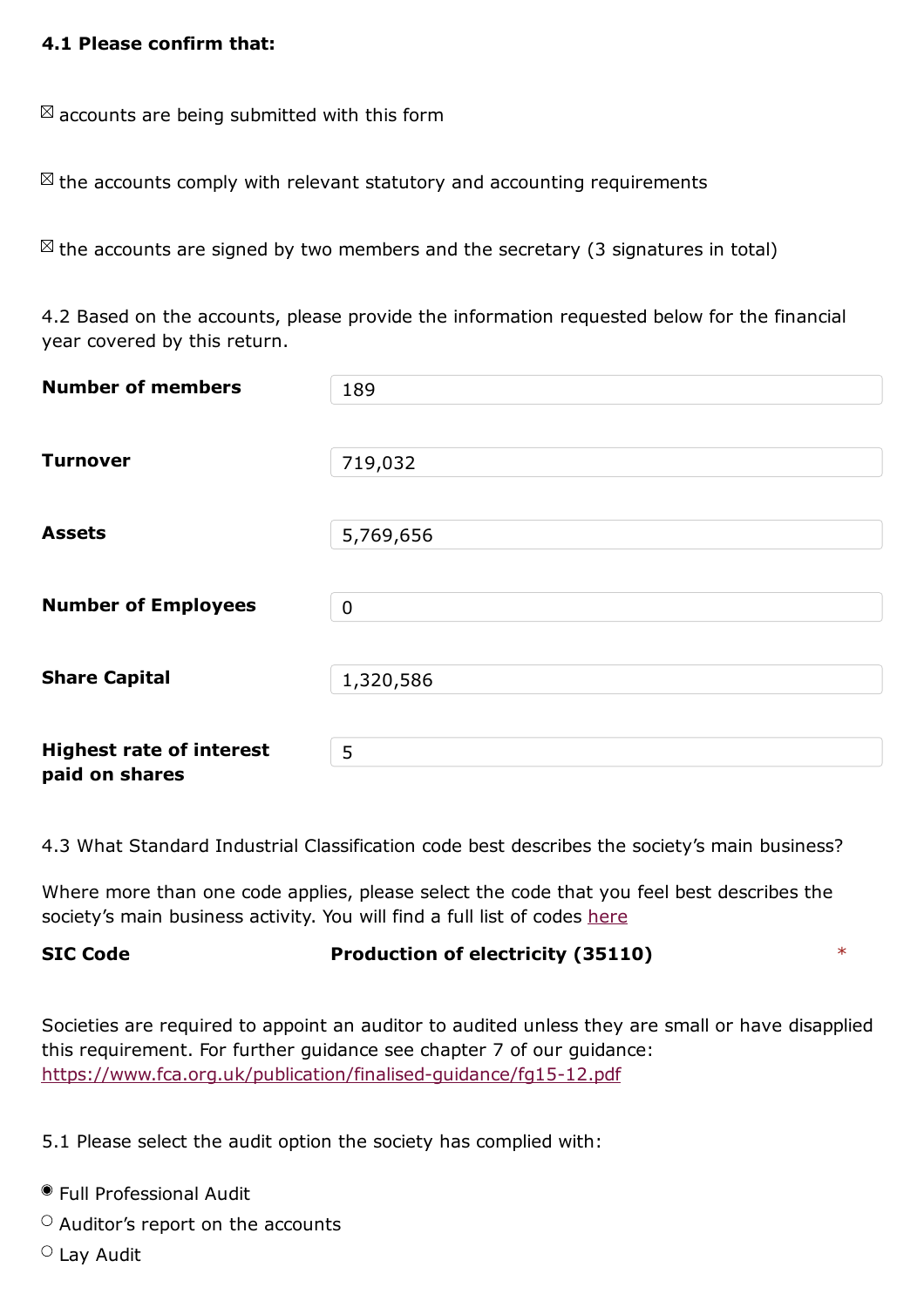5.2 Please confirm the audit option used by the society is compliant with the society's own rules and the Act

 $\mathbb{Z}$  We have complied with the audit requirements

5.3 Please confirm any audit report (where required) is being submitted with this Annual Return

## Yes

 $\circ$  Not applicable

5.4 Is this society accepted by HM Revenue and Customs (HMRC) as a charity for tax purposes?

Yes

 $\bullet$  No

5.5 If the society is registered with the Office of the Scottish Charity Regulator (OSCR) please provide your OSCR registration number.

- $\circ$  Registered
- Not applicable

5.6 Is the society a housing association?

 $\bullet$  No

Yes

6.1 Is the society a subsidiary of another society?

- Yes
- $\bullet$  No

6.2 Does the society have one or more subsidiaries?

(As defined in sections 100 and 101 of the Act)

- Yes
- $\circ$  No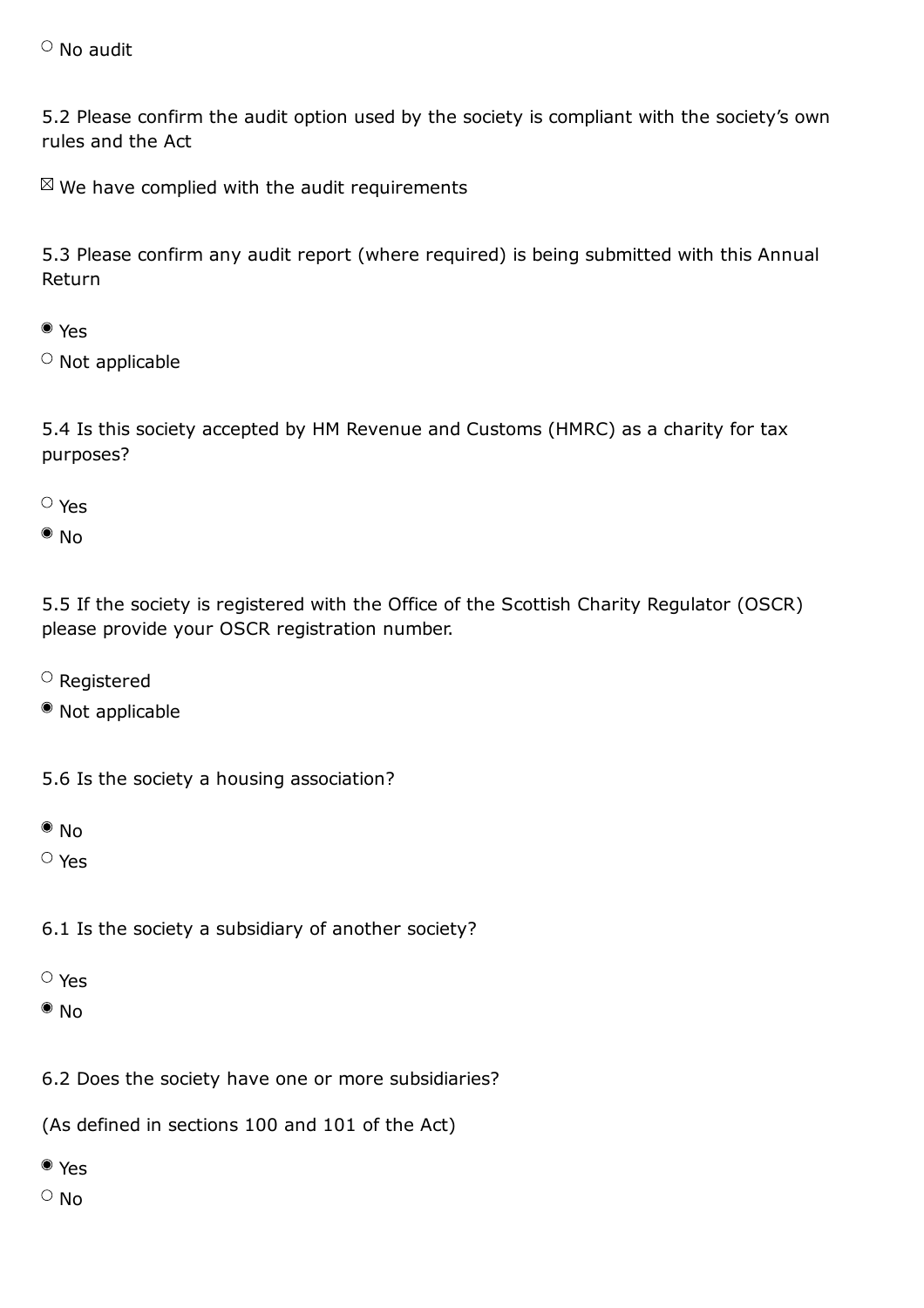(or attach an additional sheet)

| <b>Reg</b><br><b>Number</b> | <b>Name</b>                  |
|-----------------------------|------------------------------|
| 09631133                    | Merston Renewable Energy CIC |

6.4 Please provide below (or on a separate sheet) the names of subsidiaries not dealt with in group accounts (if any) and reasons for exclusions:

(the society must have written authority from us to exclude a subsidiary from group accounts)

| Reg<br><b>Number</b> | <b>Name</b> | <b>Reason for Exclusion</b> |
|----------------------|-------------|-----------------------------|
| $\mathbf 0$          | 0           | $\overline{0}$              |
|                      |             |                             |

All societies are registered meeting one of two conditions for registration. These are that the society is either:

- a bona fide co-operative society ('co-operative society'); or
- are conducting business for the benefit of the community ('community benefit society').

Your society is registered meeting the condition for registration that it is conducting its business for the benefit of the community.

For further information on the condition for registration, please see chapter 5 of our guidance here.

[Comm](https://www.fca.org.uk/publication/finalised-guidance/fg15-12.pdf)unity benefit societies must answer the following questions in relation to the financial year covered by this return.

7B.1 What is the business of the society?

For example, did you provide social housing, run an amateur sports club etc.

Meadow Blue Community Energy Ltd was set up in 2015 to build and run a community owned solar array to reduce our impact on climate change, reduce emissions of Carbon Dioxide and other pollutants, and generate funds and activities to benefit the local Sussex community in accordance with Society's objects.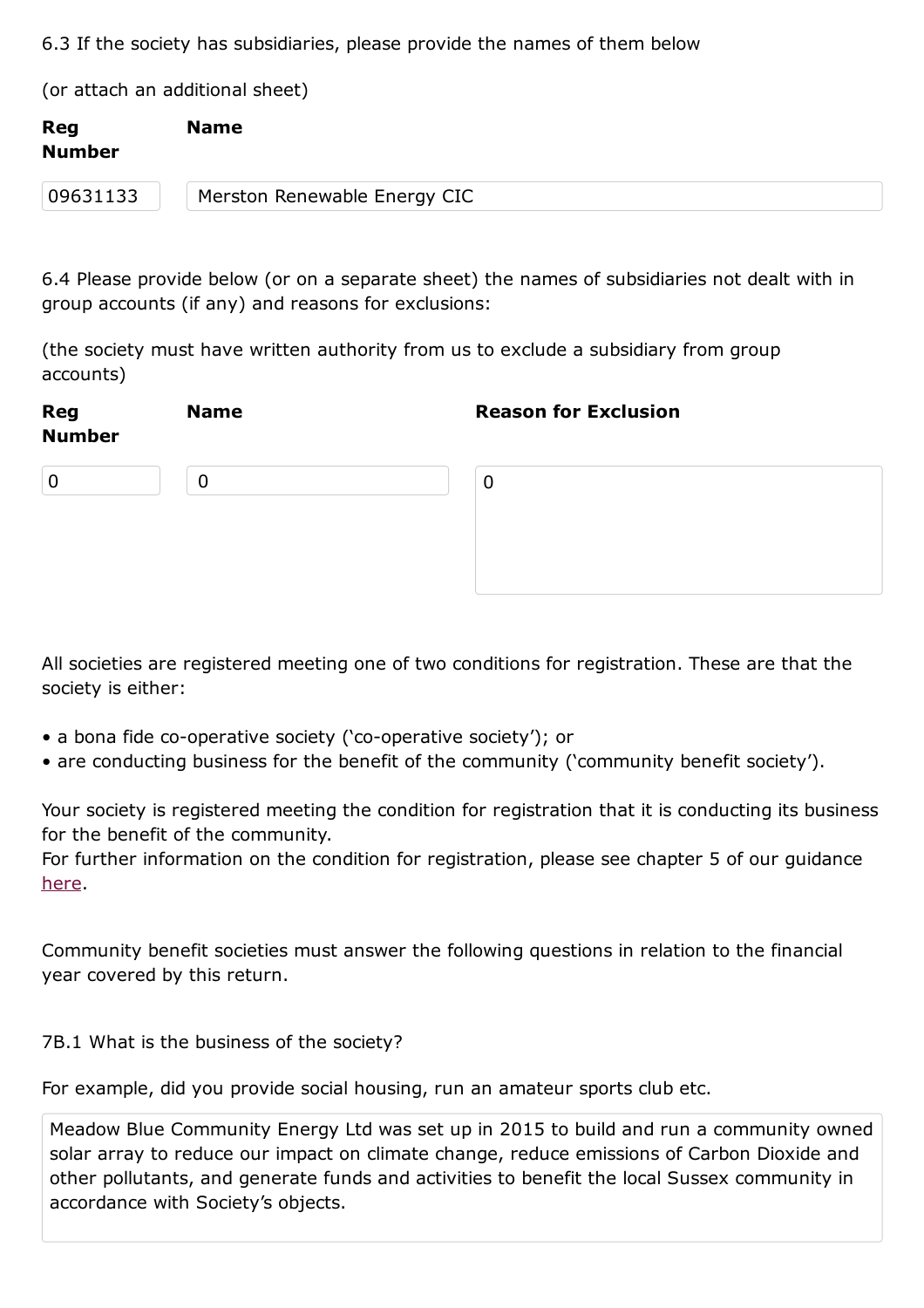Here we are looking to see what the benefits to the community were. Community can be said to be the community at large. For example, did you relieve poverty or homelessness through the provision of social housing.

Our community solar farm has generated 5,588,000 kilowatt hours of low carbon electricity, equivalent to the annual consumption of 2,000 homes.

In the year to June 2021 £20,000 was paid in community benefit of which £14.500 was for tree/hedge planting and £5600 to Oving Parish Council

7B.3 Please describe how the society's business delivered these benefits?

The business of the society must be conducted for the benefit of the community. Please describe how the society's business (as described in answer to question 7B.1) provided benefit to the community.

Community activities were managed by the Society's board of volunteer directors.

The solar farm generated 5,588,000kWh in 2021 of renewable electricity, reducing carbon emissions and donated £20,000 in community benefit of which £14.500 was for tree/hedge planting and £5600 to Oving Parish Council

7B.4 Did the society work with a specific community, and if so, please describe it here?

For instance, were the society's activities confined to a specific location; or to a specific group of people? Please note that in serving the needs of any defined community, the society should not inhibit the benefit to the community at large.

The Society serves the Sussex communities of the Bognor Regis conurbation, Chichester and the surrounding area. The Society serves the community at large through reducing carbon emissions through low carbon electricity generation.

7B.5 What did the society do with any surplus or profit?

For instance, did you pay a dividend to members (and if so, on what basis); did money get reinvested in the business; put into reserves; used for some other purpose?

£20,000 of community benefit was paid. Interest of £68,676 was paid to members.